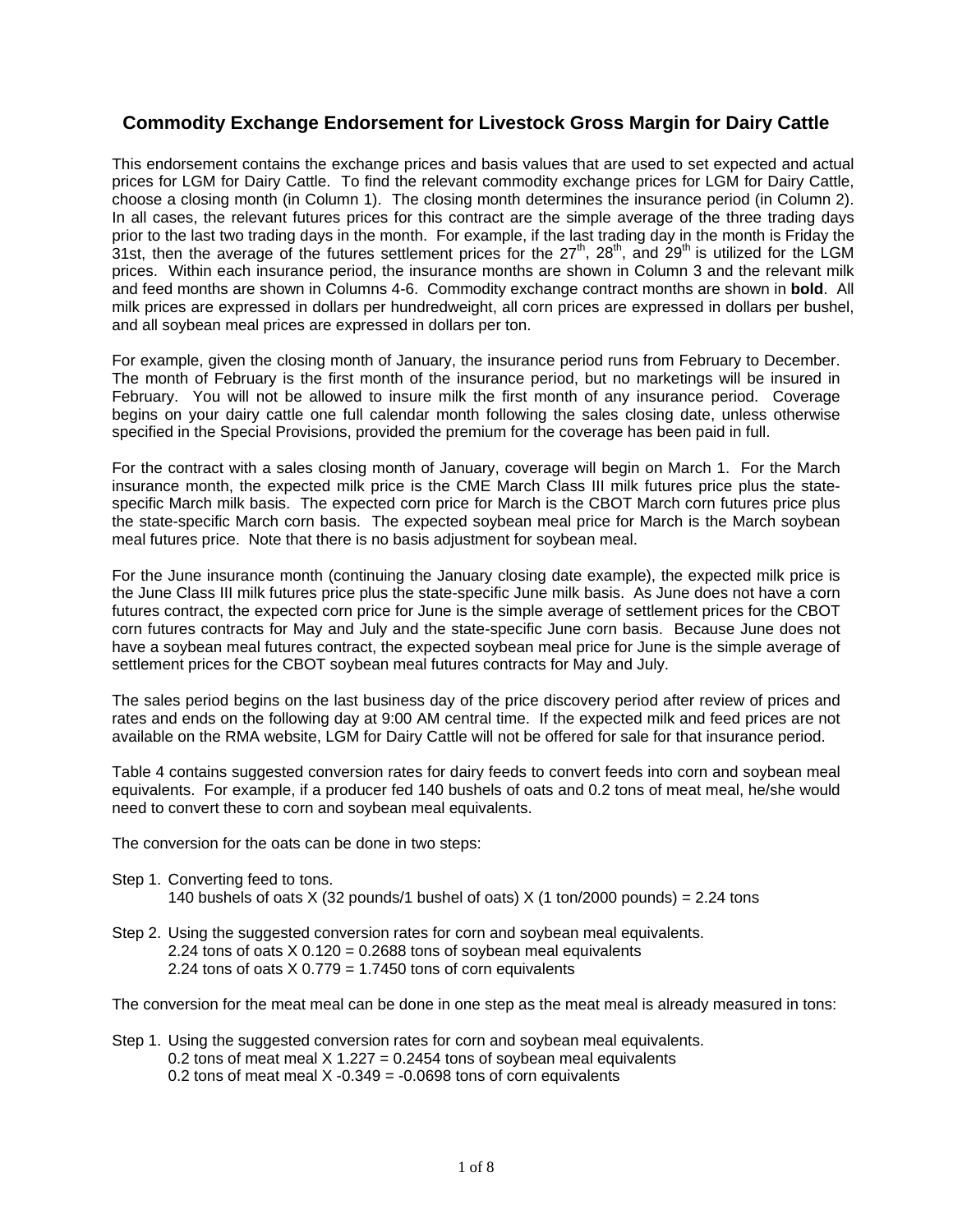So the corn and soybean meal equivalents for 140 bushels of oats and 0.2 tons of meat meal are 0.5142 tons of soybean meal  $(0.2688 + 0.2454)$  and 1.6752 tons of corn equivalent  $(1.7450 - 0.0698)$ .

Feeds should be combined when creating corn and soybean meal equivalents. Please notice that many of the protein meal feeds have negative corn equivalent values. Producers may utilize their own conversion rates to create corn and soybean meal equivalents. The values in Table 4 are only suggested conversion rates. Target feed values must be within the bounds set with the LGM for Dairy Cattle Underwriting Rules.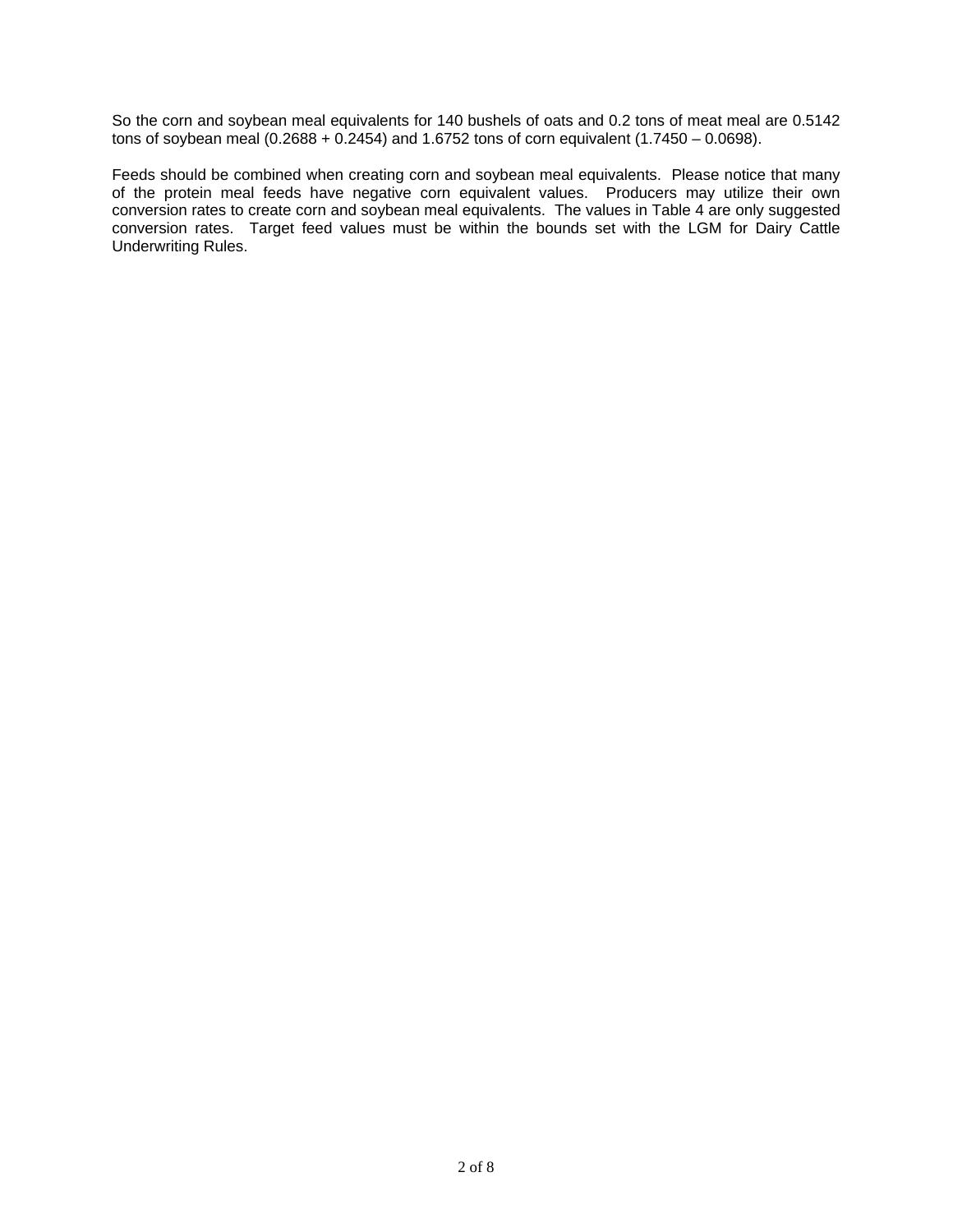| Column 1             | Column 2  | Column 3  | Facie 1. Cycles within the institutive periods for EGM for Darry Cattle Instituted<br>Column 4 | Column 5         | Column 6        |
|----------------------|-----------|-----------|------------------------------------------------------------------------------------------------|------------------|-----------------|
| <b>Sales Closing</b> | Insurance | Insurance | Class III Milk                                                                                 | Corn Price       | Soybean Meal    |
| Month                | Period    | Month     | Price                                                                                          |                  | Price           |
| January              | February- | March     | March                                                                                          | <b>March</b>     | <b>March</b>    |
|                      | December  |           |                                                                                                |                  |                 |
|                      |           | April     | April                                                                                          | April            | April           |
|                      |           | May       | <b>May</b>                                                                                     | <b>May</b>       | <b>May</b>      |
|                      |           | June      | June                                                                                           | June             | June            |
|                      |           | July      | July                                                                                           | July             | July            |
|                      |           | August    | <b>August</b>                                                                                  | August           | <b>August</b>   |
|                      |           | September | September                                                                                      | September        | September       |
|                      |           | October   | October                                                                                        | October          | October         |
|                      |           | November  | <b>November</b>                                                                                | November         | November        |
|                      |           | December  | <b>December</b>                                                                                | <b>December</b>  | <b>December</b> |
| February             | March-    | April     | <b>April</b>                                                                                   | April            | April           |
|                      | January   |           |                                                                                                |                  |                 |
|                      |           | May       | <b>May</b>                                                                                     | <b>May</b>       | <b>May</b>      |
|                      |           | June      | June                                                                                           | June             | June            |
|                      |           | July      | July                                                                                           | July             | July            |
|                      |           | August    | <b>August</b>                                                                                  | August           | <b>August</b>   |
|                      |           | September | September                                                                                      | September        | September       |
|                      |           | October   | October                                                                                        | October          | October         |
|                      |           | November  | <b>November</b>                                                                                | November         | November        |
|                      |           | December  | <b>December</b>                                                                                | <b>December</b>  | <b>December</b> |
|                      |           | January   | <b>January</b>                                                                                 | January          | <b>January</b>  |
| March                | April-    | May       | <b>May</b>                                                                                     | <b>May</b>       | <b>May</b>      |
|                      | February  |           |                                                                                                |                  |                 |
|                      |           | June      | June                                                                                           | June             | June            |
|                      |           | July      | July                                                                                           | July             | July            |
|                      |           | August    | <b>August</b>                                                                                  | August           | <b>August</b>   |
|                      |           | September | September                                                                                      | <b>September</b> | September       |
|                      |           | October   | October                                                                                        | October          | October         |
|                      |           | November  | <b>November</b>                                                                                | November         | November        |
|                      |           | December  | <b>December</b>                                                                                | <b>December</b>  | <b>December</b> |
|                      |           | January   | <b>January</b>                                                                                 | January          | <b>January</b>  |
|                      |           | February  | February                                                                                       | February         | February        |
| April                | May-March | June      | June                                                                                           | June             | June            |
|                      |           | July      | July                                                                                           | July             | July            |
|                      |           | August    | <b>August</b>                                                                                  | August           | <b>August</b>   |
|                      |           | September | September                                                                                      | September        | September       |
|                      |           | October   | <b>October</b>                                                                                 | October          | <b>October</b>  |
|                      |           | November  | <b>November</b>                                                                                | November         | November        |
|                      |           | December  | <b>December</b>                                                                                | <b>December</b>  | <b>December</b> |
|                      |           | January   | <b>January</b>                                                                                 | January          | <b>January</b>  |
|                      |           | February  | February                                                                                       | February         | February        |
|                      |           | March     | <b>March</b>                                                                                   | <b>March</b>     | March           |

Table 1. Cycles within the insurance periods for LGM for Dairy Cattle Insurance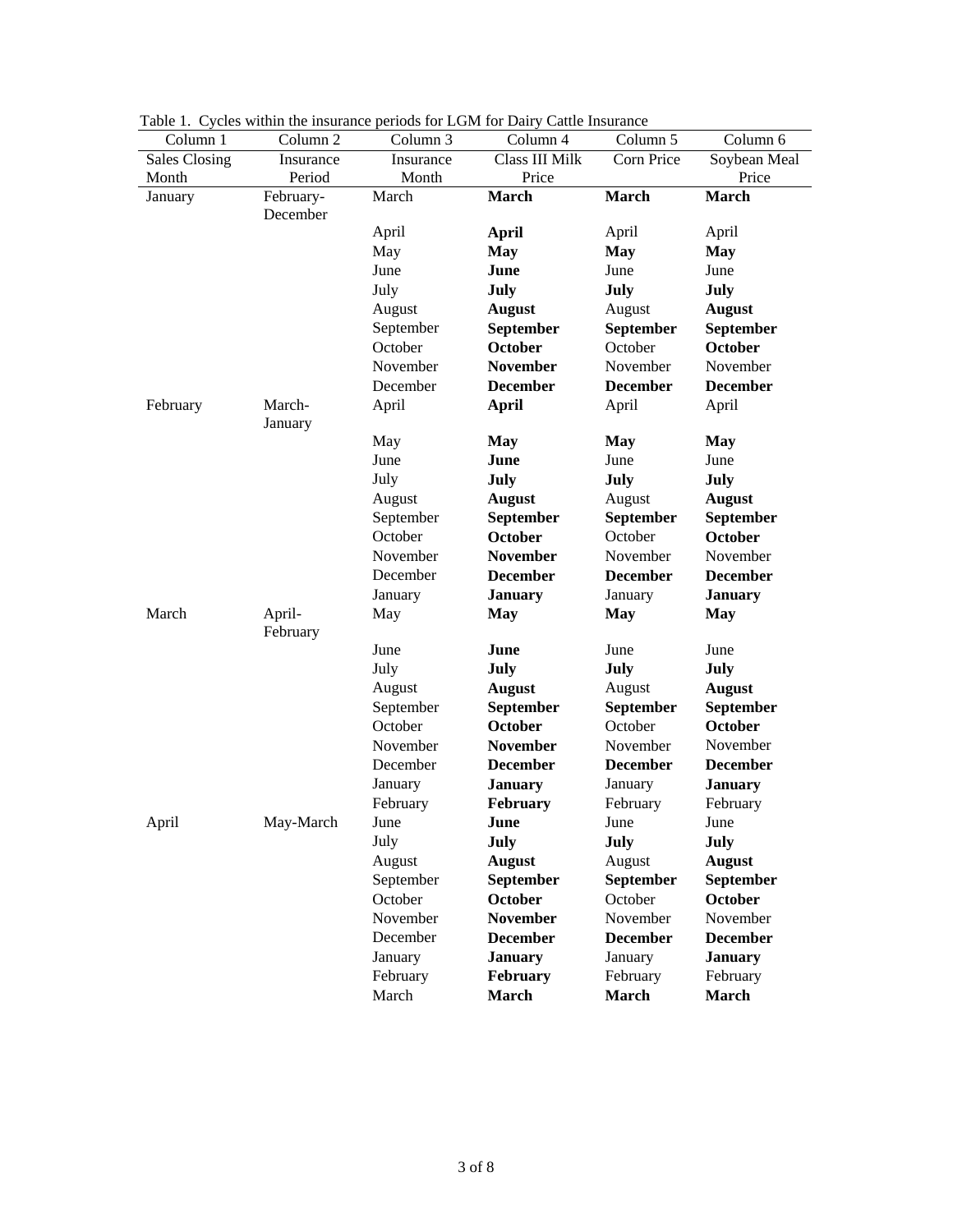| Lavit 1. Commute |                     |           |                 |                 |                 |
|------------------|---------------------|-----------|-----------------|-----------------|-----------------|
| Column 1         | Column <sub>2</sub> | Column 3  | Column 4        | Column 5        | Column 6        |
| Sales Closing    | Insurance           | Insurance | Class III Milk  | Corn Price      | Soybean Meal    |
| Month            | Period              | Month     | Price           |                 | Price           |
| May              | June-April          | July      | July            | July            | July            |
|                  |                     | August    | <b>August</b>   | August          | <b>August</b>   |
|                  |                     | September | September       | September       | September       |
|                  |                     | October   | October         | October         | October         |
|                  |                     | November  | <b>November</b> | November        | November        |
|                  |                     | December  | <b>December</b> | <b>December</b> | <b>December</b> |
|                  |                     | January   | <b>January</b>  | January         | <b>January</b>  |
|                  |                     | February  | February        | February        | February        |
|                  |                     | March     | March           | <b>March</b>    | <b>March</b>    |
|                  |                     | April     | <b>April</b>    | April           | April           |
| June             | July-May            | August    | <b>August</b>   | August          | <b>August</b>   |
|                  |                     | September | September       | September       | September       |
|                  |                     | October   | October         | October         | <b>October</b>  |
|                  |                     | November  | <b>November</b> | November        | November        |
|                  |                     | December  | <b>December</b> | <b>December</b> | <b>December</b> |
|                  |                     | January   | <b>January</b>  | January         | <b>January</b>  |
|                  |                     | February  | February        | February        | February        |
|                  |                     | March     | <b>March</b>    | <b>March</b>    | <b>March</b>    |
|                  |                     | April     | <b>April</b>    | April           | April           |
|                  |                     | May       | <b>May</b>      | <b>May</b>      | <b>May</b>      |
| July             | August-June         | September | September       | September       | September       |
|                  |                     | October   | October         | October         | October         |
|                  |                     | November  | <b>November</b> | November        | November        |
|                  |                     | December  | <b>December</b> | <b>December</b> | <b>December</b> |
|                  |                     | January   | <b>January</b>  | January         | <b>January</b>  |
|                  |                     | February  | February        | February        | February        |
|                  |                     | March     | <b>March</b>    | <b>March</b>    | <b>March</b>    |
|                  |                     | April     | <b>April</b>    | April           | April           |
|                  |                     | May       | <b>May</b>      | <b>May</b>      | <b>May</b>      |
|                  |                     | June      | June            | June            | June            |
| August           | September-<br>July  | October   | October         | October         | October         |
|                  |                     | November  | <b>November</b> | November        | November        |
|                  |                     | December  | <b>December</b> | <b>December</b> | <b>December</b> |
|                  |                     | January   | <b>January</b>  | January         | <b>January</b>  |
|                  |                     | February  | February        | February        | February        |
|                  |                     | March     | <b>March</b>    | <b>March</b>    | <b>March</b>    |
|                  |                     | April     | April           | April           | April           |
|                  |                     | May       | <b>May</b>      | <b>May</b>      | <b>May</b>      |
|                  |                     | June      | June            | June            | June            |
|                  |                     | July      | July            | July            | July            |
|                  |                     |           |                 |                 |                 |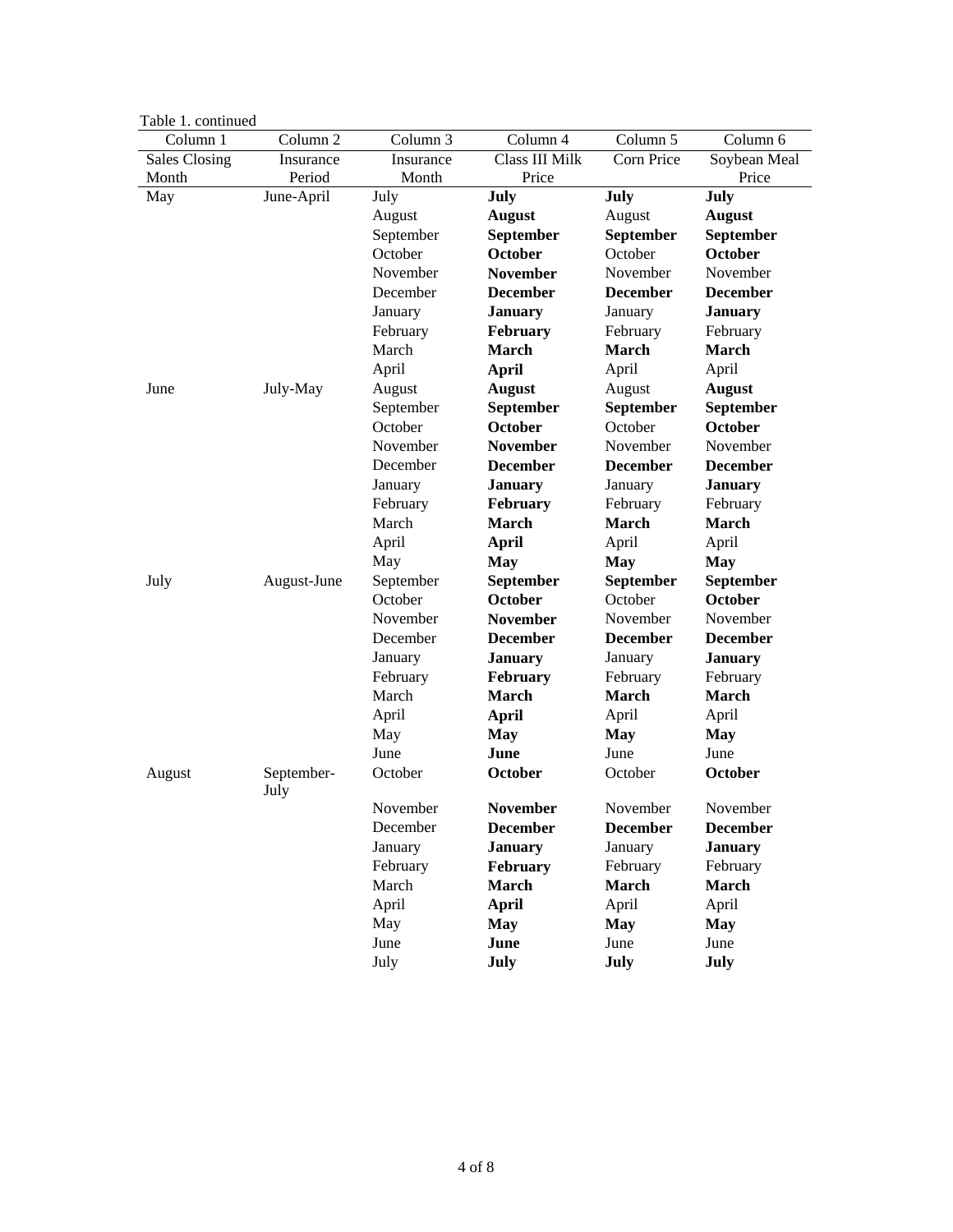| Table 1. continued   |                        |           |                 |                 |                 |  |  |  |  |
|----------------------|------------------------|-----------|-----------------|-----------------|-----------------|--|--|--|--|
| Column 1             | Column 2               | Column 3  | Column 4        | Column 5        | Column 6        |  |  |  |  |
| <b>Sales Closing</b> | Insurance              | Insurance | Class III Milk  | Corn Price      | Soybean Meal    |  |  |  |  |
| Month                | Period                 | Month     | Price           |                 | Price           |  |  |  |  |
| September            | October-<br>August     | November  | <b>November</b> | November        | November        |  |  |  |  |
|                      |                        | December  | <b>December</b> | <b>December</b> | <b>December</b> |  |  |  |  |
|                      |                        | January   | <b>January</b>  | January         | <b>January</b>  |  |  |  |  |
|                      |                        | February  | February        | February        | February        |  |  |  |  |
|                      |                        | March     | <b>March</b>    | March           | <b>March</b>    |  |  |  |  |
|                      |                        | April     | <b>April</b>    | April           | April           |  |  |  |  |
|                      |                        | May       | <b>May</b>      | <b>May</b>      | <b>May</b>      |  |  |  |  |
|                      |                        | June      | June            | June            | June            |  |  |  |  |
|                      |                        | July      | July            | July            | July            |  |  |  |  |
|                      |                        | August    | <b>August</b>   | August          | <b>August</b>   |  |  |  |  |
| October              | November-<br>September | December  | <b>December</b> | <b>December</b> | <b>December</b> |  |  |  |  |
|                      |                        | January   | <b>January</b>  | January         | <b>January</b>  |  |  |  |  |
|                      |                        | February  | February        | February        | February        |  |  |  |  |
|                      |                        | March     | <b>March</b>    | <b>March</b>    | <b>March</b>    |  |  |  |  |
|                      |                        | April     | <b>April</b>    | April           | April           |  |  |  |  |
|                      |                        | May       | <b>May</b>      | <b>May</b>      | <b>May</b>      |  |  |  |  |
|                      |                        | June      | June            | June            | June            |  |  |  |  |
|                      |                        | July      | <b>July</b>     | July            | July            |  |  |  |  |
|                      |                        | August    | <b>August</b>   | August          | <b>August</b>   |  |  |  |  |
|                      |                        | September | September       | September       | September       |  |  |  |  |
| November             | December-<br>October   | January   | <b>January</b>  | January         | <b>January</b>  |  |  |  |  |
|                      |                        | February  | <b>February</b> | February        | February        |  |  |  |  |
|                      |                        | March     | <b>March</b>    | <b>March</b>    | <b>March</b>    |  |  |  |  |
|                      |                        | April     | <b>April</b>    | April           | April           |  |  |  |  |
|                      |                        | May       | <b>May</b>      | <b>May</b>      | <b>May</b>      |  |  |  |  |
|                      |                        | June      | June            | June            | June            |  |  |  |  |
|                      |                        | July      | <b>July</b>     | July            | July            |  |  |  |  |
|                      |                        | August    | <b>August</b>   | August          | <b>August</b>   |  |  |  |  |
|                      |                        | September | September       | September       | September       |  |  |  |  |
|                      |                        | October   | October         | October         | October         |  |  |  |  |
| December             | January-<br>November   | February  | February        | February        | February        |  |  |  |  |
|                      |                        | March     | <b>March</b>    | March           | March           |  |  |  |  |
|                      |                        | April     | <b>April</b>    | April           | April           |  |  |  |  |
|                      |                        | May       | <b>May</b>      | <b>May</b>      | <b>May</b>      |  |  |  |  |
|                      |                        | June      | June            | June            | June            |  |  |  |  |
|                      |                        | July      | July            | July            | July            |  |  |  |  |
|                      |                        | August    | <b>August</b>   | August          | <b>August</b>   |  |  |  |  |
|                      |                        | September | September       | September       | September       |  |  |  |  |
|                      |                        | October   | October         | October         | <b>October</b>  |  |  |  |  |
|                      |                        | November  | <b>November</b> | November        | November        |  |  |  |  |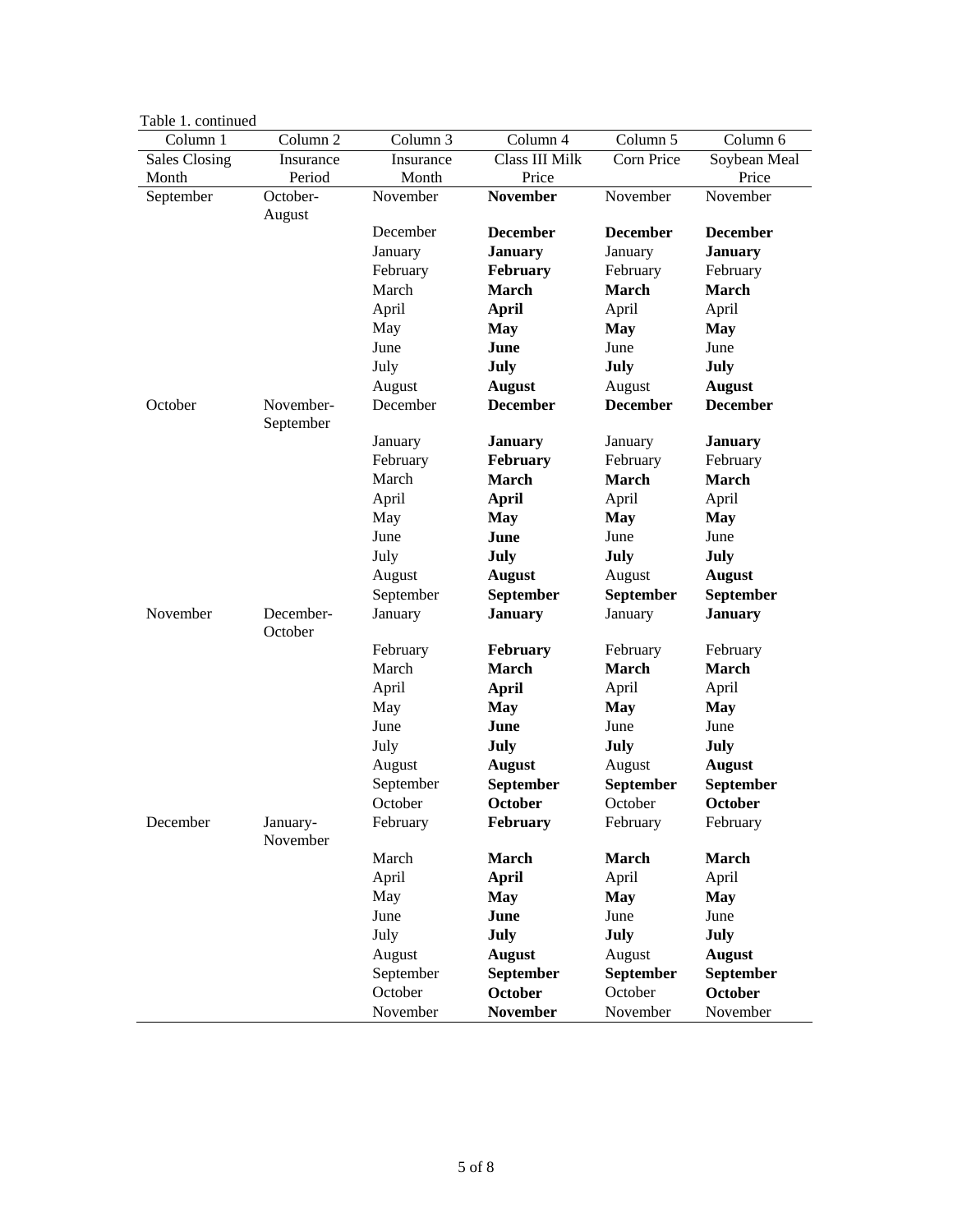| $1 \, \text{u}$ UIV $\omega$ . Dublo<br>$\alpha$ and $\alpha$ in the state $\alpha$ is the state $\alpha$<br>$\mathcal{L}$ atti $\mathcal{L} \setminus \psi \in \mathcal{V}$ or $\mathcal{L} \setminus \mathcal{L}$ |      |      |      |         |         |         |         |      |      |         |            |      |
|---------------------------------------------------------------------------------------------------------------------------------------------------------------------------------------------------------------------|------|------|------|---------|---------|---------|---------|------|------|---------|------------|------|
| <b>State</b>                                                                                                                                                                                                        | Jan  | Feb  | Mar  | Apr     | May     | June    | July    | Aug  | Sept | Oct     | <b>Nov</b> | Dec  |
| Arizona                                                                                                                                                                                                             | 1.20 | 0.97 | 1.04 | 0.16    | 0.47    | 0.69    | 0.91    | 0.84 | 0.67 | 0.85    | 1.07       | 0.85 |
| Colorado                                                                                                                                                                                                            | 1.80 | 1.37 | 1.36 | 0.36    | 0.23    | 0.63    | 0.83    | 0.76 | 0.91 | 1.11    | 1.45       | 1.25 |
| Connecticut                                                                                                                                                                                                         | 2.92 | 2.71 | 2.92 | 1.64    | 2.03    | 2.17    | 2.21    | 2.04 | 1.99 | 2.39    | 2.77       | 2.57 |
| Delaware                                                                                                                                                                                                            | 2.82 | 2.61 | 2.74 | 1.36    | 1.65    | 2.05    | 2.03    | 1.80 | 1.79 | 2.29    | 2.61       | 2.43 |
| Illinois                                                                                                                                                                                                            | 1.56 | 1.45 | 1.56 | 0.80    | 0.73    | 1.03    | 0.91    | 0.78 | 0.95 | 1.45    | 1.65       | 1.35 |
| Indiana                                                                                                                                                                                                             | 2.26 | 1.87 | 2.06 | 0.72    | 1.41    | 1.59    | 1.79    | 1.50 | 1.31 | 1.83    | 2.13       | 1.91 |
| Iowa                                                                                                                                                                                                                | 1.92 | 1.83 | 1.76 | 0.96    | 1.07    | 1.05    | 1.09    | 1.02 | 1.21 | 1.71    | 1.93       | 1.65 |
| Kansas                                                                                                                                                                                                              | 1.16 | 0.83 | 0.86 | 0.00    | 0.13    | 0.51    | 0.71    | 0.38 | 0.39 | 0.77    | 1.11       | 0.85 |
| Maine                                                                                                                                                                                                               | 3.32 | 3.09 | 3.36 | 2.04    | 2.33    | 2.63    | 2.65    | 2.38 | 2.47 | 2.93    | 3.21       | 2.93 |
| Maryland                                                                                                                                                                                                            | 2.78 | 2.57 | 2.70 | 1.32    | 1.61    | 2.01    | 1.99    | 1.76 | 1.75 | 2.25    | 2.57       | 2.39 |
| Massachusetts                                                                                                                                                                                                       | 2.94 | 2.71 | 2.98 | 1.66    | 1.95    | 2.25    | 2.27    | 2.00 | 2.09 | 2.55    | 2.83       | 2.55 |
| Michigan                                                                                                                                                                                                            | 1.86 | 1.69 | 1.72 | 0.80    | 0.97    | 1.13    | 1.19    | 1.08 | 1.03 | 1.37    | 1.65       | 1.49 |
| Minnesota                                                                                                                                                                                                           | 1.66 | 1.51 | 1.68 | 1.18    | 1.03    | 0.93    | 0.95    | 1.10 | 1.31 | 1.59    | 1.73       | 1.57 |
| Missouri                                                                                                                                                                                                            | 1.92 | 1.59 | 1.62 | 0.76    | 0.89    | 1.27    | 1.47    | 1.14 | 1.15 | 1.53    | 1.87       | 1.61 |
| Montana                                                                                                                                                                                                             | 1.56 | 1.29 | 1.68 | 1.26    | 0.65    | 0.71    | 0.87    | 0.96 | 0.93 | 1.05    | 1.41       | 1.23 |
| Nebraska                                                                                                                                                                                                            | 2.12 | 2.03 | 1.96 | 1.16    | 1.27    | 1.25    | 1.29    | 1.22 | 1.41 | 1.91    | 2.13       | 1.85 |
| Nevada                                                                                                                                                                                                              | 0.70 | 0.34 | 0.66 | $-0.11$ | $-0.31$ | $-0.15$ | $-0.07$ | 0.08 | 0.02 | $-0.01$ | 0.28       | 0.21 |
| New Hampshire                                                                                                                                                                                                       | 2.82 | 2.59 | 2.86 | 1.54    | 1.83    | 2.13    | 2.15    | 1.88 | 1.97 | 2.43    | 2.71       | 2.43 |
| New Jersey                                                                                                                                                                                                          | 2.20 | 1.99 | 2.12 | 0.74    | 1.03    | 1.43    | 1.41    | 1.18 | 1.17 | 1.67    | 1.99       | 1.81 |
| New York                                                                                                                                                                                                            | 2.32 | 2.11 | 2.32 | 1.04    | 1.43    | 1.57    | 1.61    | 1.44 | 1.39 | 1.79    | 2.17       | 1.97 |
| North Dakota                                                                                                                                                                                                        | 1.22 | 1.07 | 1.24 | 0.74    | 0.59    | 0.49    | 0.51    | 0.66 | 0.87 | 1.15    | 1.29       | 1.13 |
| Ohio                                                                                                                                                                                                                | 2.32 | 2.15 | 2.34 | 0.98    | 1.25    | 1.51    | 1.63    | 1.26 | 1.33 | 1.91    | 2.31       | 2.23 |
| Oklahoma                                                                                                                                                                                                            | 3.26 | 2.95 | 2.94 | 1.68    | 1.83    | 2.23    | 2.49    | 2.44 | 2.59 | 2.69    | 2.95       | 2.81 |
| Pennsylvania                                                                                                                                                                                                        | 3.40 | 3.19 | 3.32 | 1.94    | 2.23    | 2.63    | 2.61    | 2.38 | 2.37 | 2.87    | 3.19       | 3.01 |
| Rhode Island                                                                                                                                                                                                        | 3.18 | 2.97 | 3.18 | 1.90    | 2.29    | 2.43    | 2.47    | 2.30 | 2.25 | 2.65    | 3.03       | 2.83 |
| South Dakota                                                                                                                                                                                                        | 1.88 | 1.73 | 1.90 | 1.40    | 1.25    | 1.15    | 1.17    | 1.32 | 1.53 | 1.81    | 1.95       | 1.79 |
| Texas                                                                                                                                                                                                               | 2.26 | 1.95 | 1.94 | 0.68    | 0.83    | 1.23    | 1.49    | 1.44 | 1.59 | 1.69    | 1.95       | 1.81 |
| Utah                                                                                                                                                                                                                | 1.18 | 0.95 | 1.02 | 0.14    | 0.45    | 0.67    | 0.89    | 0.82 | 0.65 | 0.83    | 1.05       | 0.83 |
| Vermont                                                                                                                                                                                                             | 2.38 | 2.15 | 2.42 | 1.10    | 1.39    | 1.69    | 1.71    | 1.44 | 1.53 | 1.99    | 2.27       | 1.99 |
| West Virginia                                                                                                                                                                                                       | 2.22 | 2.01 | 2.14 | 0.76    | 1.05    | 1.45    | 1.43    | 1.20 | 1.19 | 1.69    | 2.01       | 1.83 |
| Wisconsin                                                                                                                                                                                                           | 1.94 | 1.79 | 1.94 | 1.40    | 1.23    | 1.11    | 1.11    | 1.16 | 1.37 | 1.77    | 1.91       | 1.77 |
| Wyoming                                                                                                                                                                                                             | 1.18 | 0.91 | 1.30 | 0.88    | 0.27    | 0.33    | 0.49    | 0.58 | 0.55 | 0.67    | 1.03       | 0.85 |

Table 2. Basis patterns for milk for LGM for Dairy Cattle (\$/cwt.)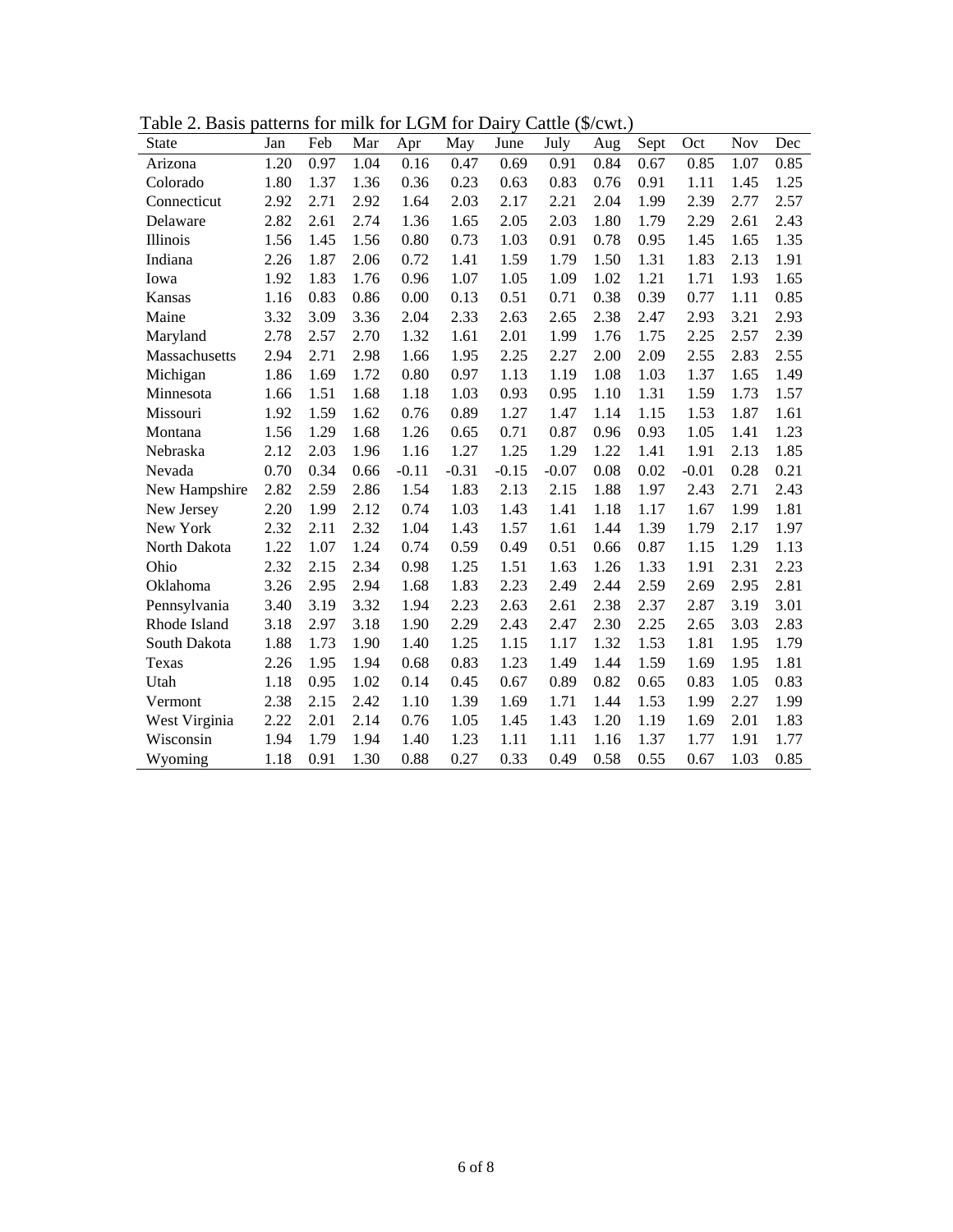| State         | Jan     | Feb     | Mar     | Apr     | May     | June    | July    | Aug     | Sept    | Oct     | <b>Nov</b> | Dec     |
|---------------|---------|---------|---------|---------|---------|---------|---------|---------|---------|---------|------------|---------|
| Arizona       | 0.98    | 0.90    | 0.91    | 0.91    | 0.96    | 0.99    | 1.05    | 1.03    | 1.10    | 0.99    | 0.94       | 0.86    |
| Colorado      | 0.08    | 0.00    | 0.01    | 0.01    | 0.06    | 0.09    | 0.15    | 0.13    | 0.20    | 0.09    | 0.04       | $-0.04$ |
| Connecticut   | 0.34    | 0.34    | 0.37    | 0.40    | 0.47    | 0.47    | 0.42    | 0.40    | 0.36    | 0.19    | 0.24       | 0.25    |
| Delaware      | 0.29    | 0.29    | 0.32    | 0.35    | 0.42    | 0.42    | 0.37    | 0.35    | 0.31    | 0.14    | 0.19       | 0.20    |
| Illinois      | $-0.02$ | $-0.06$ | $-0.07$ | $-0.03$ | $-0.03$ | $-0.01$ | $-0.06$ | $-0.09$ | $-0.09$ | $-0.12$ | $-0.10$    | $-0.08$ |
| Indiana       | $-0.01$ | $-0.03$ | $-0.04$ | $-0.03$ | 0.02    | $-0.04$ | $-0.03$ | $-0.06$ | $-0.09$ | $-0.18$ | $-0.16$    | $-0.04$ |
| Iowa          | $-0.16$ | $-0.19$ | $-0.18$ | $-0.17$ | $-0.17$ | $-0.16$ | $-0.21$ | $-0.24$ | $-0.18$ | $-0.22$ | $-0.22$    | $-0.19$ |
| Kansas        | $-0.01$ | $-0.05$ | $-0.06$ | $-0.04$ | $-0.04$ | $-0.02$ | $-0.01$ | $-0.04$ | $-0.01$ | 0.08    | 0.07       | $-0.02$ |
| Maine         | 0.34    | 0.34    | 0.37    | 0.40    | 0.47    | 0.47    | 0.42    | 0.40    | 0.36    | 0.19    | 0.24       | 0.25    |
| Maryland      | 0.23    | 0.23    | 0.26    | 0.29    | 0.36    | 0.36    | 0.31    | 0.29    | 0.25    | 0.08    | 0.13       | 0.14    |
| Massachusetts | 0.34    | 0.34    | 0.37    | 0.40    | 0.47    | 0.47    | 0.42    | 0.40    | 0.36    | 0.19    | 0.24       | 0.25    |
| Michigan      | $-0.13$ | $-0.15$ | $-0.14$ | $-0.12$ | $-0.10$ | $-0.10$ | $-0.11$ | $-0.10$ | $-0.12$ | $-0.22$ | $-0.25$    | $-0.25$ |
| Minnesota     | $-0.23$ | $-0.28$ | $-0.27$ | $-0.25$ | $-0.25$ | $-0.24$ | $-0.25$ | $-0.27$ | $-0.26$ | $-0.28$ | $-0.30$    | $-0.31$ |
| Missouri      | $-0.03$ | $-0.01$ | $-0.02$ | $-0.02$ | $-0.01$ | 0.01    | $-0.05$ | $-0.05$ | $-0.13$ | $-0.19$ | $-0.12$    | $-0.08$ |
| Montana       | 0.30    | 0.29    | 0.31    | 0.36    | 0.37    | 0.40    | 0.34    | 0.40    | 0.43    | 0.33    | 0.27       | 0.23    |
| Nebraska      | $-0.11$ | $-0.16$ | $-0.17$ | $-0.17$ | $-0.14$ | $-0.13$ | $-0.16$ | $-0.17$ | $-0.17$ | $-0.15$ | $-0.15$    | $-0.19$ |
| Nevada        | 0.08    | 0.00    | 0.01    | 0.01    | 0.06    | 0.09    | 0.15    | 0.13    | 0.20    | 0.09    | 0.04       | $-0.04$ |
| New Hampshire | 0.34    | 0.34    | 0.37    | 0.40    | 0.47    | 0.47    | 0.42    | 0.40    | 0.36    | 0.19    | 0.24       | 0.25    |
| New Jersey    | 0.19    | 0.19    | 0.22    | 0.25    | 0.32    | 0.32    | 0.27    | 0.25    | 0.21    | 0.04    | 0.09       | 0.10    |
| New York      | 0.29    | 0.29    | 0.32    | 0.35    | 0.42    | 0.42    | 0.37    | 0.35    | 0.31    | 0.14    | 0.19       | 0.20    |
| North Dakota  | $-0.30$ | $-0.31$ | $-0.29$ | $-0.24$ | $-0.23$ | $-0.20$ | $-0.26$ | $-0.20$ | $-0.17$ | $-0.27$ | $-0.33$    | $-0.37$ |
| Ohio          | $-0.02$ | $-0.03$ | $-0.05$ | $-0.03$ | 0.00    | 0.03    | $-0.01$ | $-0.05$ | $-0.10$ | $-0.16$ | $-0.17$    | $-0.09$ |
| Oklahoma      | 0.17    | 0.13    | 0.12    | 0.14    | 0.14    | 0.16    | 0.17    | 0.14    | 0.17    | 0.26    | 0.25       | 0.16    |
| Pennsylvania  | 0.34    | 0.34    | 0.37    | 0.40    | 0.47    | 0.47    | 0.42    | 0.40    | 0.36    | 0.19    | 0.24       | 0.25    |
| Rhode Island  | 0.34    | 0.34    | 0.37    | 0.40    | 0.47    | 0.47    | 0.42    | 0.40    | 0.36    | 0.19    | 0.24       | 0.25    |
| South Dakota  | $-0.29$ | $-0.28$ | $-0.29$ | $-0.25$ | $-0.23$ | $-0.21$ | $-0.32$ | $-0.27$ | $-0.26$ | $-0.34$ | $-0.39$    | $-0.35$ |
| Texas         | 0.25    | 0.23    | 0.26    | 0.22    | 0.18    | 0.24    | 0.11    | 0.09    | 0.27    | 0.36    | 0.31       | 0.22    |
| Utah          | 0.54    | 0.46    | 0.47    | 0.47    | 0.52    | 0.55    | 0.61    | 0.59    | 0.66    | 0.55    | 0.50       | 0.42    |
| Vermont       | 0.34    | 0.34    | 0.37    | 0.40    | 0.47    | 0.47    | 0.42    | 0.40    | 0.36    | 0.19    | 0.24       | 0.25    |
| West Virginia | 0.24    | 0.24    | 0.27    | 0.30    | 0.37    | 0.37    | 0.32    | 0.30    | 0.26    | 0.09    | 0.14       | 0.15    |
| Wisconsin     | $-0.14$ | $-0.13$ | $-0.17$ | $-0.11$ | $-0.12$ | $-0.12$ | $-0.12$ | $-0.15$ | $-0.11$ | $-0.15$ | $-0.18$    | $-0.22$ |
| Wyoming       | 0.11    | 0.03    | 0.04    | 0.04    | 0.09    | 0.12    | 0.18    | 0.16    | 0.23    | 0.12    | 0.07       | $-0.01$ |